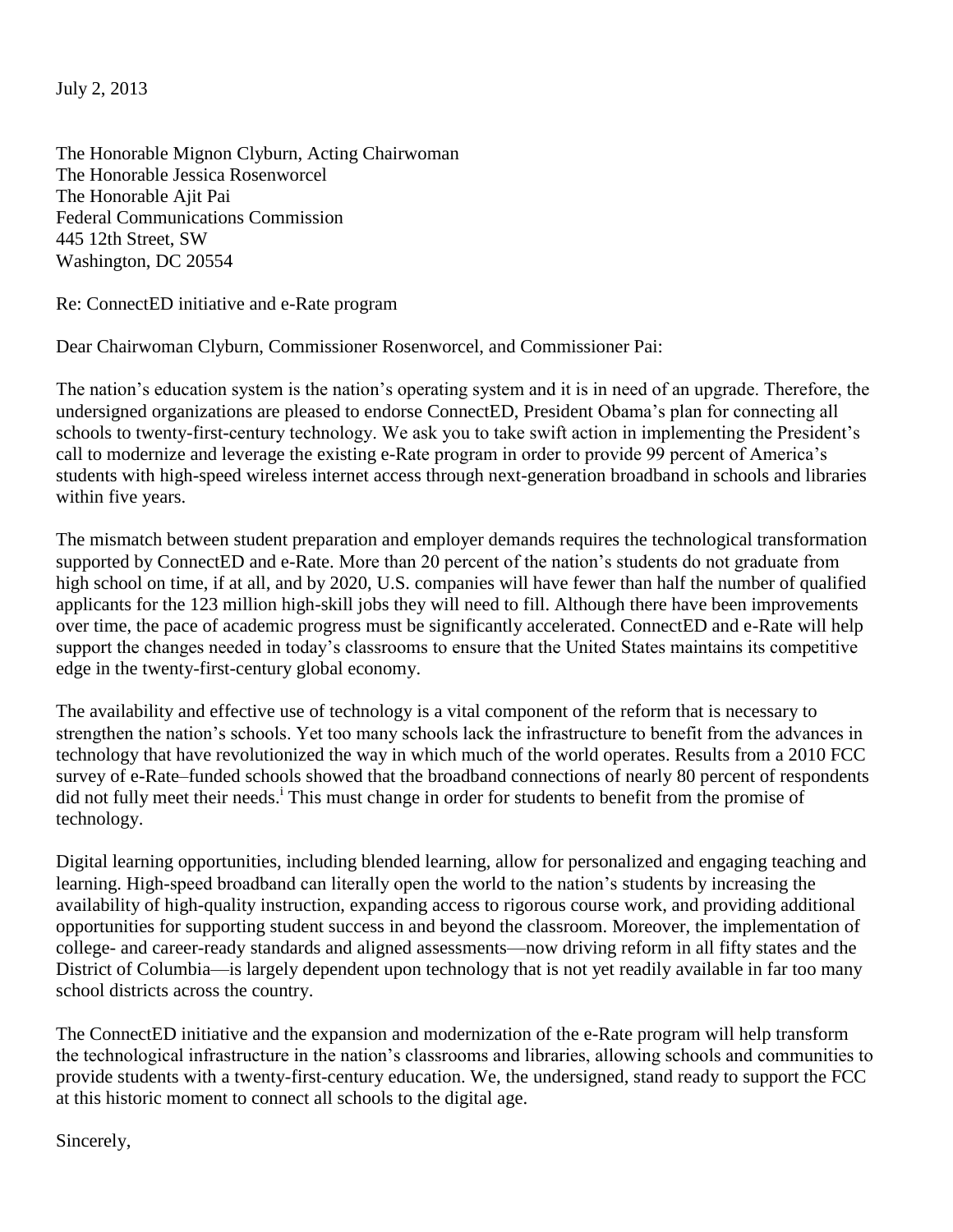## Afterschool Alliance

Alliance for Excellent Education American Association of School Administrators American Association of School Librarians American Federation of Teachers American School Counselor Association Association for Career and Technical Education Association for Middle Level Education Association of Educational Service Agencies Center for American Progress Consortium for School Networking Council for Exceptional Children Council of Chief State School Officers Democrats for Education Reform Digital Promise Flipped Learning Network Friday Institute for Educational Innovation, NC State University College of Education International Association for K-12 Online Learning International Society for Technology in Education KnowledgeWorks League of United Latin American Citizens Learning First Alliance Learning Forward

## NAACP

NALEO Educational Fund

National Association of Elementary School Principals

National Association of Secondary School Principals

National Association of State Boards of Education

National Association of State Directors of Special Education

National Conference on Teaching and America's Future

National Council for Agricultural Education

National Council of Teachers of English

National Education Association

National FFA Organization

National Indian Education Association

National Rural Education Advocacy Coalition

National Rural Education Association

National School Boards Association

National School Public Relations Association

National Youth Leadership Council

One Economy Corp.

Parents for Public Schools

Partnership for Assessment of Readiness for College and Careers

Partnership for 21st Century Skills

Project Tomorrow